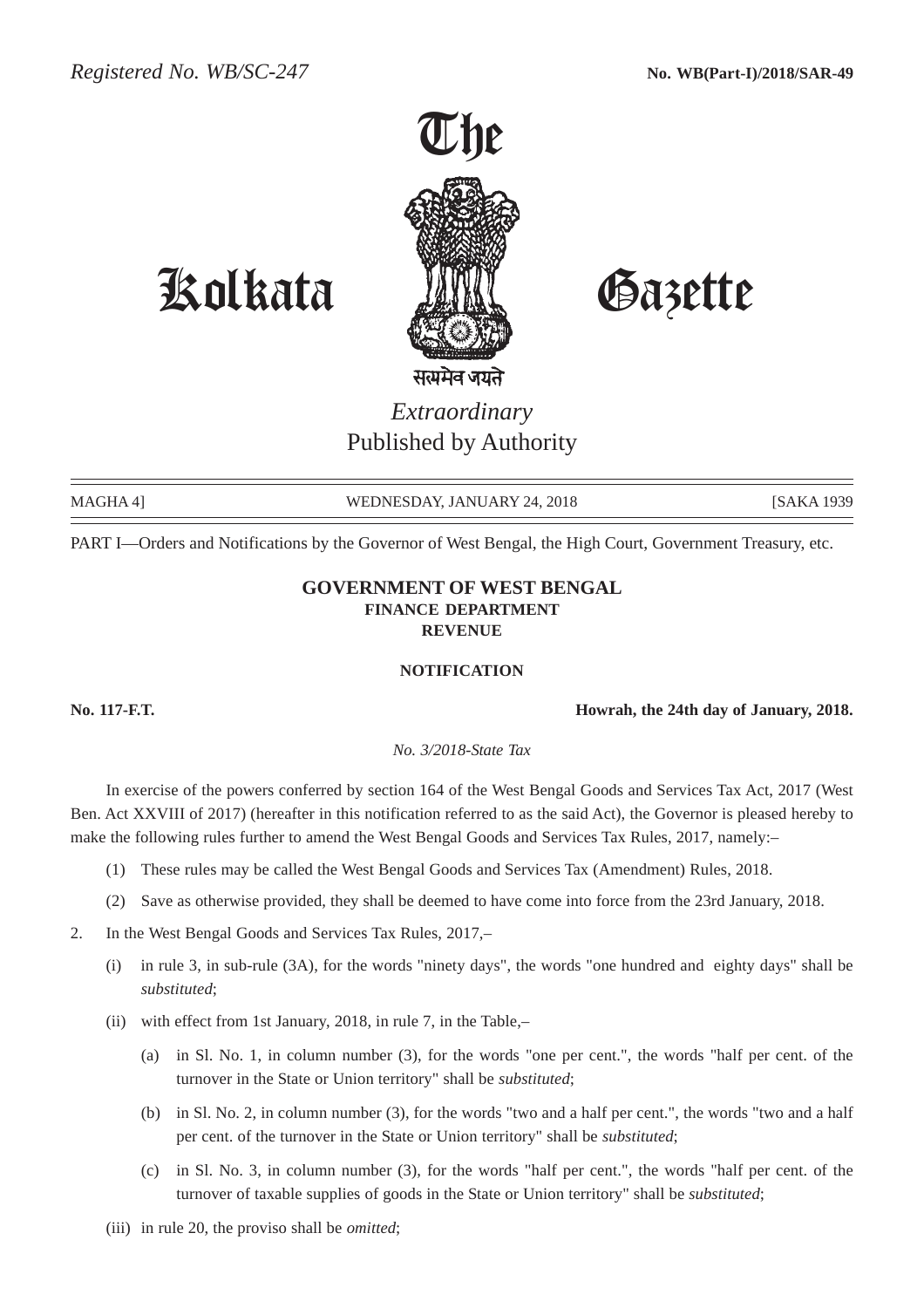- (iv) in rule 24, in sub-rule (4), for the figures, letters and word "31st December, 2017", the figures, letters and word "31st March, 2018" shall be *substituted*;
- (v) after rule 31, the following rule shall be *inserted*, namely:–

**"31A. Value of supply in case of lottery, betting, gambling and horse racing.–**(1) Notwithstanding anything contained in the provisions of this Chapter, the value in respect of supplies specified below shall be determined in the manner provided hereinafter.

- (2) (a) The value of supply of lottery run by State Governments shall be deemed to be 100/112 of the face value of ticket or of the price as notified in the Official Gazette by the organising State, whichever is higher.
	- (b) The value of supply of lottery authorised by State Governments shall be deemed to be 100/128 of the face value of ticket or of the price as notified in the Official Gazette by the organising State, whichever is higher.

*Explanation*:– For the purposes of this sub-rule, the expressions–

- (a) "lottery run by State Governments" means a lottery not allowed to be sold in any State other than the organizing State;
- (b) "lottery authorised by State Governments" means a lottery which is authorised to be sold in State(s) other than the organising State also; and
- (c) "Organising State" has the same meaning as assigned to it in clause (f) of sub-rule (1) of rule 2 of the Lotteries (Regulation) Rules, 2010.

(3) The value of supply of actionable claim in the form of chance to win in betting, gambling or horse racing in a race club shall be 100% of the face value of the bet or the amount paid into the totalisator.";

(vi) in rule 43, after sub-rule (2), for the Explanation, the following Explanation shall be *substituted*, namely:–

"*Explanation*:–For the purposes of rule 42 and this rule, it is hereby clarified that the aggregate value of exempt supplies shall exclude:–

- (a) the value of supply of services specified in the notification of the Government of India in the Ministry of Finance, Department of Revenue No. 42/2017-Integrated Tax (Rate), dated the 27th October, 2017 published in the Gazette of India, Extraordinary, Part II, Section 3, Sub-section (i), vide number GSR 1338(E) dated the 27th October, 2017;
- (b) the value of services by way of accepting deposits, extending loans or advances in so far as the consideration is represented by way of interest or discount, except in case of a banking company or a financial institution including a non-banking financial company, engaged in supplying services by way of accepting deposits, extending loans or advances; and
- (c) the value of supply of services by way of transportation of goods by a vessel from the customs station of clearance in India to a place outside India.";
- (vii) in rule 54, after sub-rule (1), the following sub-rule shall be *inserted*, namely:–

"(1A)(a) A registered person, having the same PAN and State code as an Input Service Distributor, may issue an invoice or, as the case may be, a credit or debit note to transfer the credit of common input services to the Input Service Distributor, which shall contain the following details:–

- (i) name, address and Goods and Services Tax Identification Number of the registered person having the same PAN and same State code as the Input Service Distributor;
- (ii) a consecutive serial number not exceeding sixteen characters, in one or multiple series, containing alphabets or numerals or special characters hyphen or dash and slash symbolised as "-" and "/" respectively, and any combination thereof, unique for a financial year;
- (iii) date of its issue;
- (iv) Goods and Services Tax Identification Number of supplier of common service and original invoice number whose credit is sought to be transferred to the Input Service Distributor;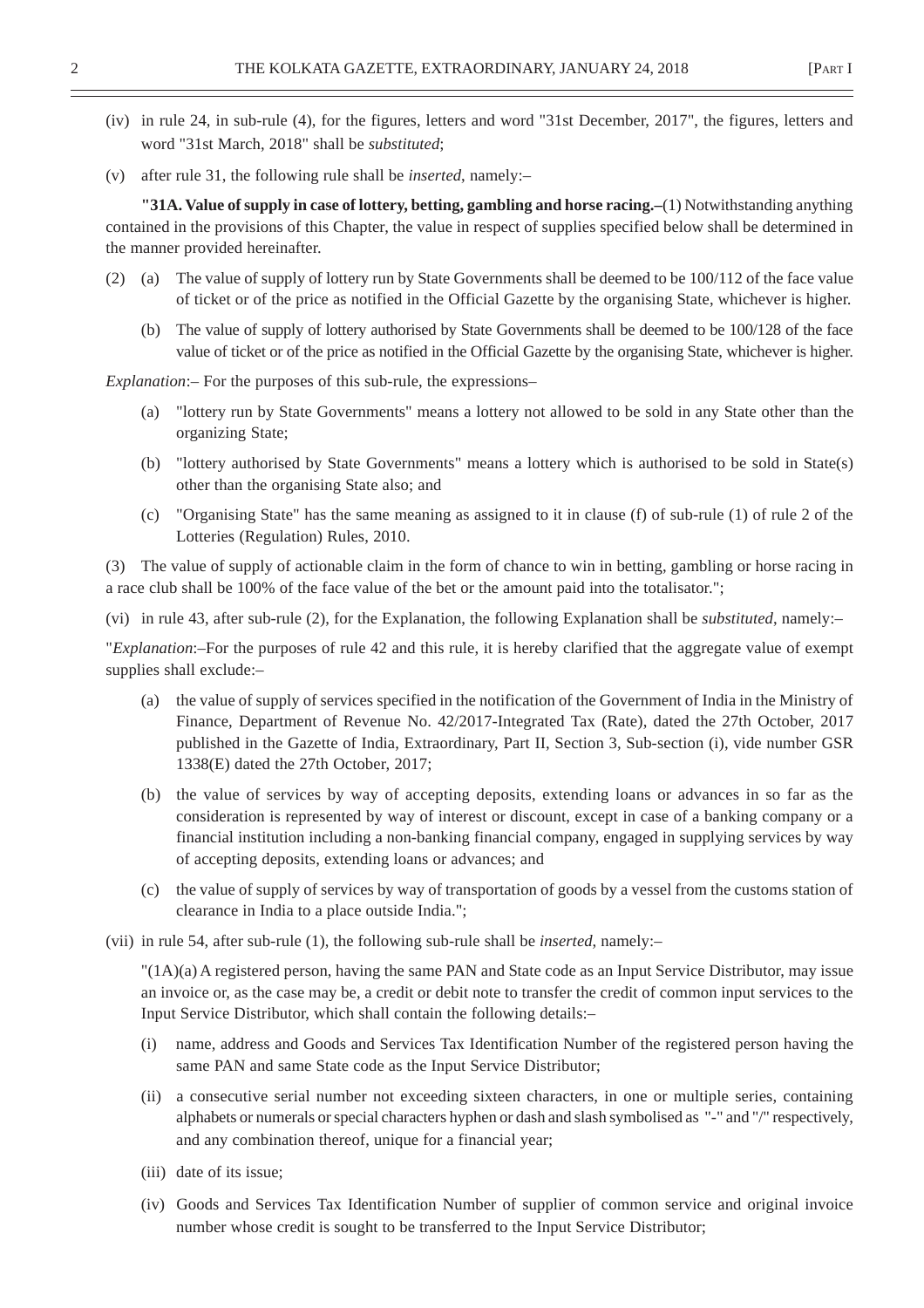- (v) name, address and Goods and Services Tax Identification Number of the Input Service Distributor;
- (vi) taxable value, rate and amount of the credit to be transferred; and
- (vii) signature or digital signature of the registered person or his authorised representative.
- (b) The taxable value in the invoice issued under clause (a) shall be the same as the value of the common services.";

(viii) after rule 55, the following rule shall be *inserted*, namely:–

**"55A. Tax Invoice or bill of supply to accompany transport of goods.—** The person-in-charge of the conveyance shall carry a copy of the tax invoice or the bill of supply issued in accordance with the provisions of rules 46, 46A or 49 in a case where such person is not required to carry an e-way bill under these rules.";

(ix) with effect from 23rd October, 2017, in rule 89, for sub-rule (4A) and sub-rule (4B), the following sub-rules shall be *substituted*, namely:–

"(4A) In the case of supplies received on which the supplier has availed the benefit of this Department notification No. 1853-F.T. (*48/2017-State Tax*) dated the 18th October, 2017, refund of input tax credit, availed in respect of other inputs or input services used in making zero-rated supply of goods or services or both, shall be granted.

(4B) In the case of supplies received on which the supplier has availed the benefit of this Department notification No.1874-F.T. [*40/2017-State Tax (Rate)*] dated the 23rd October, 2017 or notification No. 41/2017-Integrated Tax (Rate) dated the 23rd October, 2017 published in the Gazette of India, Extraordinary, Part II, Section 3, Sub-section (i), vide number G.S.R 1321(E) dated the 23rd October, 2017 or notification No. 78/2017- Customs dated the 13th October, 2017 published in the Gazette of India, Extraordinary, Part II, Section 3, Sub-section (i), *vide* number G.S.R 1272(E) dated the 13th October, 2017 or notification No. 79/2017-Customs dated the 13th October, 2017 published in the Gazette of India, Extraordinary, Part II, Section 3, Sub-section (i), *vide* number G.S.R 1299(E) dated the 13th October, 2017, or all of them, refund of input tax credit, availed in respect of inputs received under the said notifications for export of goods and the input tax credit availed in respect of other inputs or input services to the extent used in making such export of goods, shall be granted."

- (x) with effect from 23rd October, 2017, in rule 96,–
	- (a) in sub-rule (1), for the words "an exporter", the words "an exporter of goods" shall be *substituted*;
	- (b) in sub-rule (2), for the words "relevant export invoices", the words "relevant export invoices in respect of export of goods" shall be *substituted*;
	- (c) in sub-rule (3), for the words "the system designated by the Customs shall process the claim for refund", the words "the system designated by the Customs or the proper officer of Customs, as the case may be, shall process the claim of refund in respect of export of goods " shall be *substituted*;
	- (d) for sub-rule (9), the following sub-rules shall be *substituted*, namely:–

"(9) The application for refund of integrated tax paid on the services exported out of India shall be filed in **FORM GST RFD-01** and shall be dealt with in accordance with the provisions of rule 89".

(10) The persons claiming refund of integrated tax paid on exports of goods or services should not have received supplies on which the supplier has availed the benefit of this Department notification No. 1853-F.T. (*48/2017-State Tax*) dated the 18th October, 2017 or this Department notification No. 1874- F.T. [*40/2017-State Tax (Rate)*] dated the 23rd October, 2017or notification No. 41/2017-Integrated Tax (Rate) dated the 23rd October, 2017 published in the Gazette of India Extraordinary, Part II, Section 3, Sub-section (i), *vide* number G.S.R 1321 (E) dated the 23rd October, 2017 or notification No. 78/2017- Customs dated the 13th October, 2017 published in the Gazette of India, Extraordinary, Part II, Section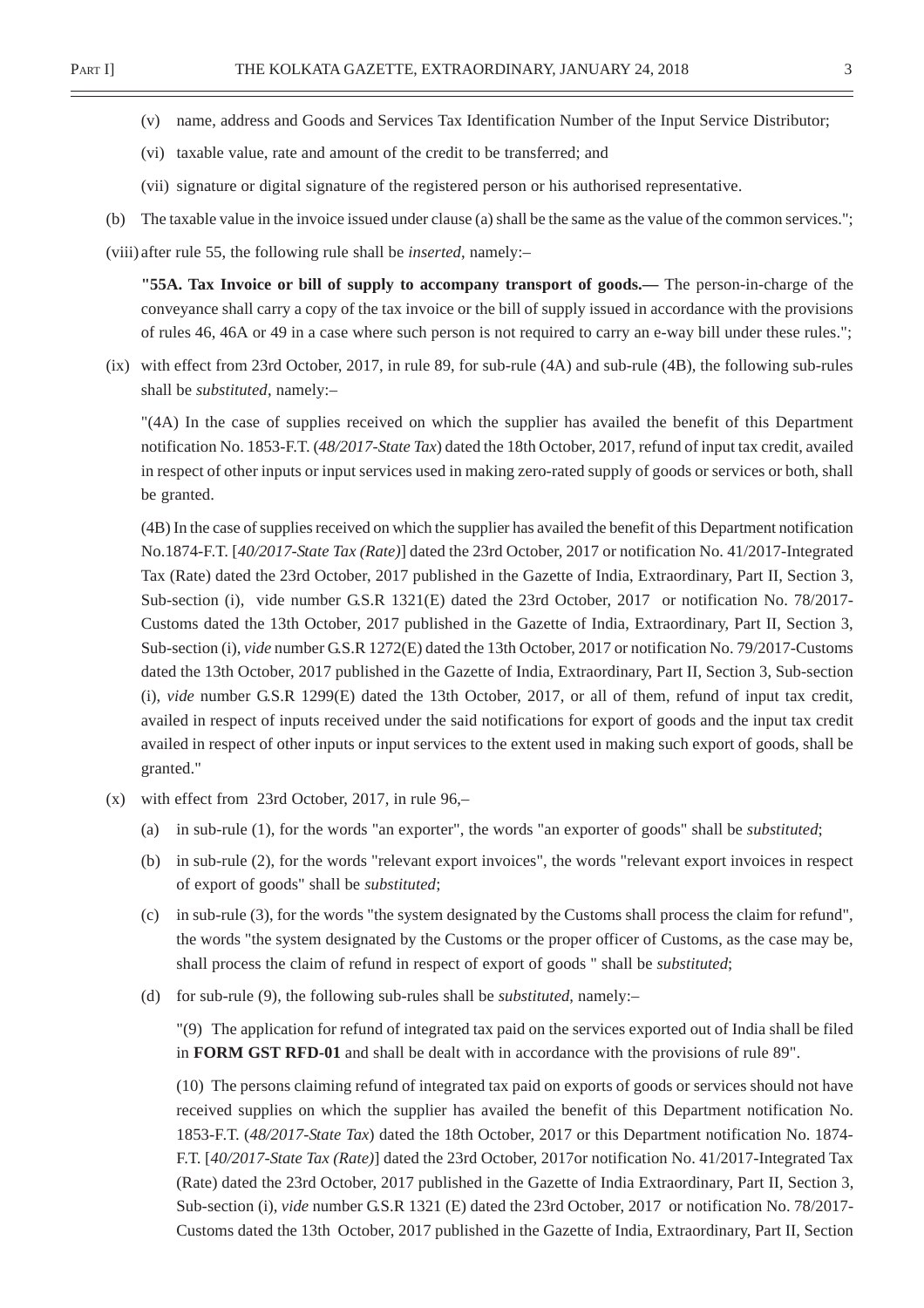3, Sub-section (i), *vide* number G.S.R 1272(E) dated the 13th October, 2017 or notification No. 79/ 2017-Customs dated the 13th October, 2017 published in the Gazette of India, Extraordinary, Part II, Section 3, Sub-section (i), *vide* number G.S.R 1299 (E) dated the 13th October, 2017.";

(xi) with effect from 1st February, 2018, for rule 138, the following rule shall be *substituted*, namely:–

**"138. Information to be furnished prior to commencement of movement of goods and generation of eway bill.**– (1) Every registered person who causes movement of goods of consignment value exceeding fifty thousand rupees–

- (i) in relation to a supply; or
- (ii) for reasons other than supply; or
- (iii) due to inward supply from an unregistered person,

shall, before commencement of such movement, furnish information relating to the said goods as specified in **Part A** of **FORM GST EWB-01**, electronically, on the common portal along with such other information as may be required at the common portal and a unique number will be generated on the said portal:

Provided that where goods are sent by a principal located in one State to a job worker located in any other State, the e-way bill shall be generated by the principal irrespective of the value of the consignment:

Provided further that where handicraft goods are transported from one State to another by a person who has been exempted from the requirement of obtaining registration under clauses (i) and (ii) of section 24, the e-way bill shall be generated by the said person irrespective of the value of the consignment.

*Explanation 1*. – For the purposes of this rule, the expression "handicraft goods" has the meaning as assigned to it in the notification No. 1642-F.T. dated the 15th September, 2017 as amended from time to time.

*Explanation 2*.– For the purposes of this rule, the consignment value of goods shall be the value, determined in accordance with the provisions of section 15, declared in an invoice, a bill of supply or a delivery challan, as the case may be, issued in respect of the said consignment and also includes the central tax, State or Union territory tax, integrated tax and cess charged, if any, in the document.

(2) Where the goods are transported by the registered person as a consignor or the recipient of supply as the consignee, whether in his own conveyance or a hired one or by railways or by air or by vessel, the said person or the recipient may generate the e-way bill in **FORM GST EWB-01** electronically on the common portal after furnishing information in **Part B** of **FORM GST EWB-01**:

Provided that where the goods are transported by railways or by air or vessel, the e-way bill shall be generated by the registered person, being the supplier or the recipient, who shall furnish, on the common portal, the-

- (a) information in **Part B** of **FORM GST EWB-01**; and
- (b) the serial number and date of the Railway Receipt or the Air Consignment Note or Bill of Lading, as the case may be.

(3) Where the e-way bill is not generated under sub-rule (2) and the goods are handed over to a transporter for transportation by road, the registered person shall furnish the information relating to the transporter on the common portal and the e-way bill shall be generated by the transporter on the said portal on the basis of the information furnished by the registered person in **Part A** of **FORM GST EWB-01**:

Provided that the registered person or, the transporter, as the case may be may, at his option, generate and carry the e-way bill even if the value of the consignment is less than fifty thousand rupees:

Provided further that where the movement is caused by an unregistered person either in his own conveyance or a hired one or through a transporter, he or the transporter may, at their option, generate the e-way bill in **FORM GST EWB-01** on the common portal in the manner specified in this rule: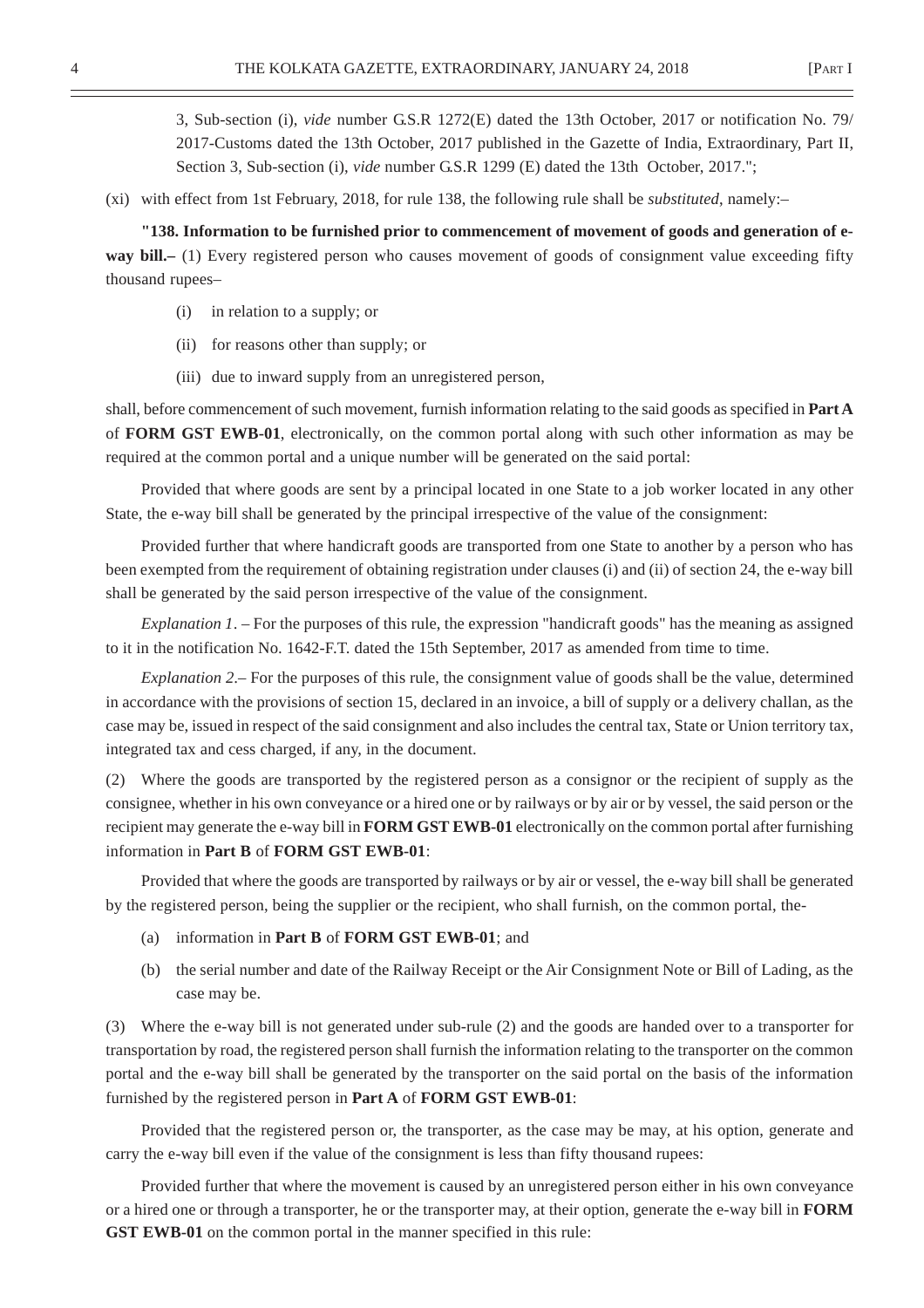Provided also that where the goods are transported for a distance of less than ten kilometers within the State or Union territory from the place of business of the consignor to the place of business of the transporter for further transportation, the supplier or the recipient, or as the case maybe, the transporter may not furnish the details of conveyance in **Part B** of **FORM GST EWB-01**.

*Explanation 1*.– For the purposes of this sub-rule, where the goods are supplied by an unregistered supplier to a recipient who is registered, the movement shall be said to be caused by such recipient if the recipient is known at the time of commencement of the movement of goods.

*Explanation 2*.– The e-way bill shall not be valid for movement of goods by road unless the information in **Part-B** of **FORM GST EWB-01** has been furnished except in the case of movements covered under the third proviso to sub-rule (3) and the proviso to sub-rule (5).

(4) Upon generation of the e-way bill on the common portal, a unique e-way bill number (EBN) shall be made available to the supplier, the recipient and the transporter on the common portal.

(5) Where the goods are transferred from one conveyance to another, the consigner or the recipient, who has provided information in **Part- A** of the **FORM GST EWB-01**, or the transporter shall, before such transfer and further movement of goods, update the details of conveyance in the e-way bill on the common portal in **FORM GST EWB-01**:

Provided that where the goods are transported for a distance of less than ten kilometers within the State or Union territory from the place of business of the transporter finally to the place of business of the consignee, the details of conveyance may not be updated in the e-way bill.

(5A) The consignor or the recipient, who has furnished the information in **Part-A** of **FORM GST EWB-01**, or the transporter, may assign the e-way bill number to another registered or enrolled transporter for updating the information in **Part-B** of **FORM GST EWB-01** for further movement of consignment:

Provided that once the details of the conveyance have been updated by the transporter in **Part B** of **FORM GST EWB-01**, the consignor or recipient, as the case may be, who has furnished the information in **Part-A** of **FORM GST EWB-01** shall not be allowed to assign the e-way bill number to another transporter.

(6) After e-way bill has been generated in accordance with the provisions of sub-rule (1), where multiple consignments are intended to be transported in one conveyance, the transporter may indicate the serial number of e-way bills generated in respect of each such consignment electronically on the common portal and a consolidated e-way bill in **FORM GST EWB-02** may be generated by him on the said common portal prior to the movement of goods.

(7) Where the consignor or the consignee has not generated **FORM GST EWB-01** in accordance with the provisions of sub-rule (1) and the value of goods carried in the conveyance is more than fifty thousand rupees, the transporter shall generate **FORM GST EWB-01** on the basis of invoice or bill of supply or delivery challan, as the case may be, and may also generate a consolidated e-way bill in **FORM GST EWB-02** on the common portal prior to the movement of goods:

Provided that where the goods to be transported are supplied through an e-commerce operator, the information in **Part A** of **FORM GST EWB-01** may be furnished by such e-commerce operator.

(8) The information furnished in **Part A** of **FORM GST EWB-01** shall be made available to the registered supplier on the common portal who may utilize the same for furnishing details in **FORM GSTR-1**:

Provided that when the information has been furnished by an unregistered supplier or an unregistered recipient in **FORM GST EWB-01**, he shall be informed electronically, if the mobile number or the e-mail is available.

(9) Where an e-way bill has been generated under this rule, but goods are either not transported or are not transported as per the details furnished in the e-way bill, the e-way bill may be cancelled electronically on the common portal within 24 hours of generation of the e-way bill: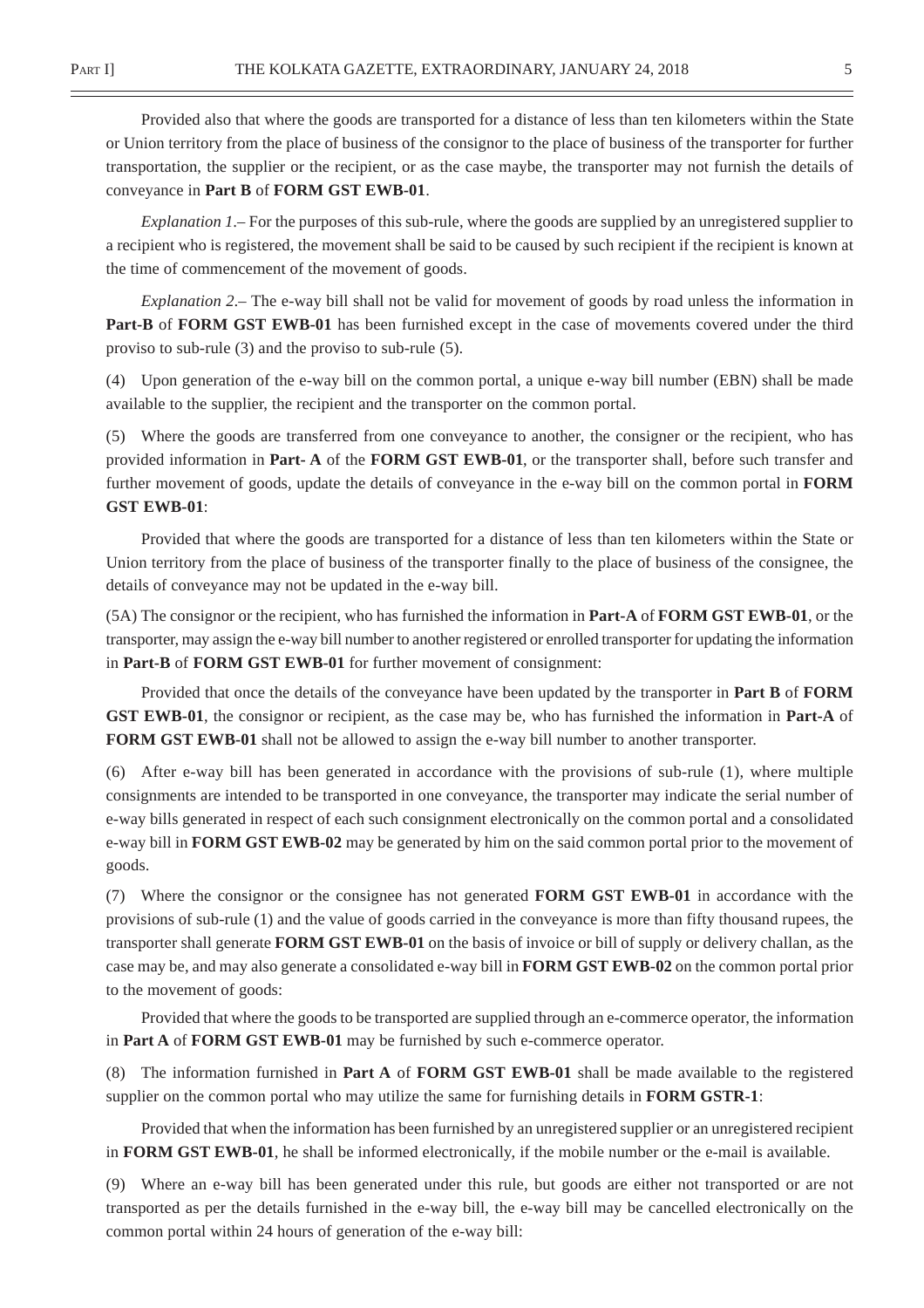Provided that an e-way bill cannot be cancelled if it has been verified in transit in accordance with the provisions of rule 138B:

Provided further the unique number generated under sub-rule (1) shall be valid for 72 hours for updation of **Part B** of **FORM GST EWB-01**.

(10) An e-way bill or a consolidated e-way bill generated under this rule shall be valid for the period as mentioned in column (3) of the Table below from the relevant date, for the distance, within the country, the goods have to be transported, as mentioned in column (2) of the said Table:–

|--|--|

| Sl. No.        | <b>Distance</b>                             | <b>Validity period</b> |
|----------------|---------------------------------------------|------------------------|
| $\bf{l}$       | (2)                                         | (3)                    |
| ı.             | Upto $100 \text{ km}$ .                     | One day                |
| $\gamma$<br>۷. | For every 100 km or part thereof thereafter | One additional day:    |

Provided that the Commissioner may, by notification, extend the validity period of e-way bill for certain categories of goods as may be specified therein:

Provided further that where, under circumstances of an exceptional nature, the goods cannot be transported within the validity period of the e-way bill, the transporter may generate another e-way bill after updating the details in **Part B** of **FORM GST EWB-01**.

*Explanation*.–For the purposes of this rule, the "relevant date" shall mean the date on which the e-way bill has been generated and the period of validity shall be counted from the time at which the e-way bill has been generated and each day shall be counted as twenty-four hours.

(11) The details of e-way bill generated under sub-rule (1) shall be made available to the-

- (a) supplier, if registered, where the information in **Part A** of **FORM GST EWB-01** has been furnished by the recipient or the transporter; or
- (b) recipient, if registered, where the information in **Part A** of **FORM GST EWB-01** has been furnished by the supplier or the transporter,

on the common portal, and the supplier or the recipient, as the case may be, shall communicate his acceptance or rejection of the consignment covered by the e-way bill.

(12) Where the person to whom the information specified in sub-rule (11) has been made available does not communicate his acceptance or rejection within seventy two hours of the details being made available to him on the common portal, it shall be deemed that he has accepted the said details.

 (13) The e-way bill generated under this rule or under rule 138 of the Goods and Services Tax Rules of any State shall be valid in every State and Union territory.

(14) Notwithstanding anything contained in this rule, no e-way bill is required to be generated–

- (a) where the goods being transported are specified in Annexure;
- (b) where the goods are being transported by a non-motorised conveyance;
- (c) where the goods are being transported from the port, airport, aircargo complex and land customs station to an inland container depot or a container freight station for clearance by Customs;
- (d) in respect of movement of such goods and within such areas in the State and for values not exceeding such amount as the Commissioner of State tax, in consultation with the Chief Commissioner of Central tax, may notify.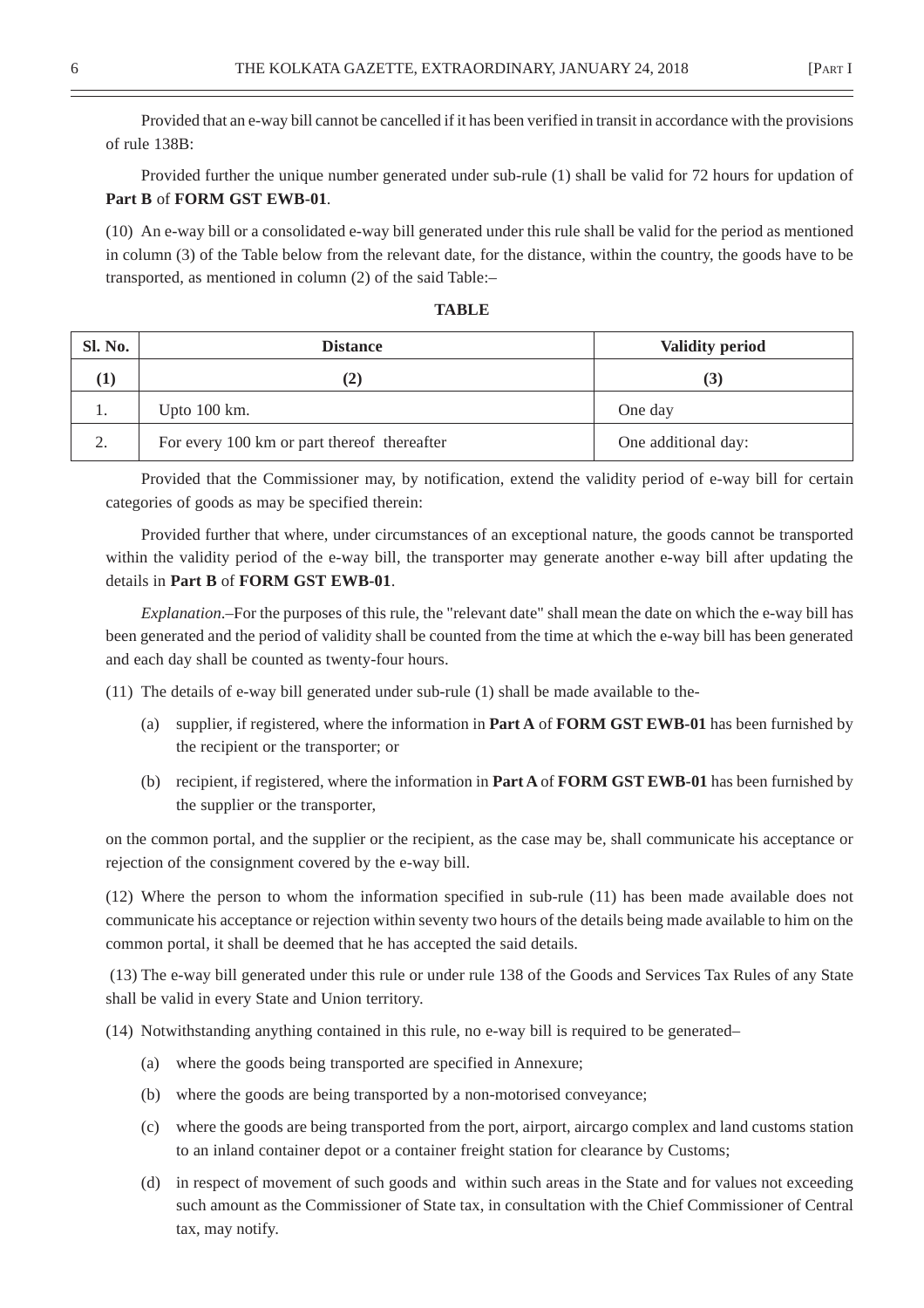- (e) where the goods, other than de-oiled cake, being transported are specified in the Schedule appended to notification No. 1126-F.T. [2/2017- State tax (Rate)] dated the 28th June, 2017 as amended from time to time;
- (f) where the goods being transported are alcoholic liquor for human consumption, petroleum crude, high speed diesel, motor spirit (commonly known as petrol), natural gas or aviation turbine fuel; and
- (g) where the goods being transported are treated as no supply under Schedule III of the Act.

*Explanation*. – The facility of generation and cancellation of e-way bill may also be made available through SMS.

#### **ANNEXURE**

#### **[(See rule 138 (14)]**

| S. No. | <b>Description of Goods</b>                                                                                                          |  |  |  |  |
|--------|--------------------------------------------------------------------------------------------------------------------------------------|--|--|--|--|
| (1)    | (2)                                                                                                                                  |  |  |  |  |
| 1.     | Liquefied petroleum gas for supply to household and non domestic exempted category (NDEC) customers                                  |  |  |  |  |
| 2.     | Kerosene oil sold under PDS                                                                                                          |  |  |  |  |
| 3.     | Postal baggage transported by Department of Posts                                                                                    |  |  |  |  |
| 4.     | Natural or cultured pearls and precious or semi-precious stones; precious metals and metals clad with<br>precious metal (Chapter 71) |  |  |  |  |
| 5.     | Jewellery, goldsmiths' and silversmiths' wares and other articles (Chapter 71)                                                       |  |  |  |  |
| 6.     | Currency                                                                                                                             |  |  |  |  |
| 7.     | Used personal and household effects                                                                                                  |  |  |  |  |
| 8.     | Coral, unworked (0508) and worked coral (9601).";                                                                                    |  |  |  |  |

(xii) with effect from 1st February, 2018, in rule 138A, in sub-rule (5), for the words "Notwithstanding anything contained", the words "Notwithstanding anything contained in" shall be *substituted*;

(xiii) with effect from 1st February, 2018, in rule 138B, in sub-rule (3), in the proviso, for the words "carried out by any", the words "carried out by any other" shall be *substituted*;

#### (xiv) in **FORM GST RFD-01A**,

(a) after Statement 1A, the following Statements shall be *inserted*, namely:–

#### **"Statement- 2 [rule 89(2)(c)]**

Refund Type: Exports of services with payment of tax

(Amount in Rs.)

| Sr.<br>No. |     | Invoice details |                | Integrated tax   |      | Cess | <b>BRC/FIRC</b> |      | Integrated tax<br>and cess<br>involved in<br>debit note,<br>if any | Integrated tax<br>and cess<br>involved in<br>credit note,<br>if any | Net Integrated<br>tax<br>and cess<br>$(6+7+10-11)$ |
|------------|-----|-----------------|----------------|------------------|------|------|-----------------|------|--------------------------------------------------------------------|---------------------------------------------------------------------|----------------------------------------------------|
|            | No. | Date            | Value          | Taxable<br>value | Amt. |      | No.             | Date |                                                                    |                                                                     |                                                    |
|            | 2   | 3               | $\overline{4}$ | $5\overline{)}$  | 6    | 7    | 8               | 9    | 10                                                                 | 11                                                                  | 12                                                 |
|            |     |                 |                |                  |      |      |                 |      |                                                                    |                                                                     |                                                    |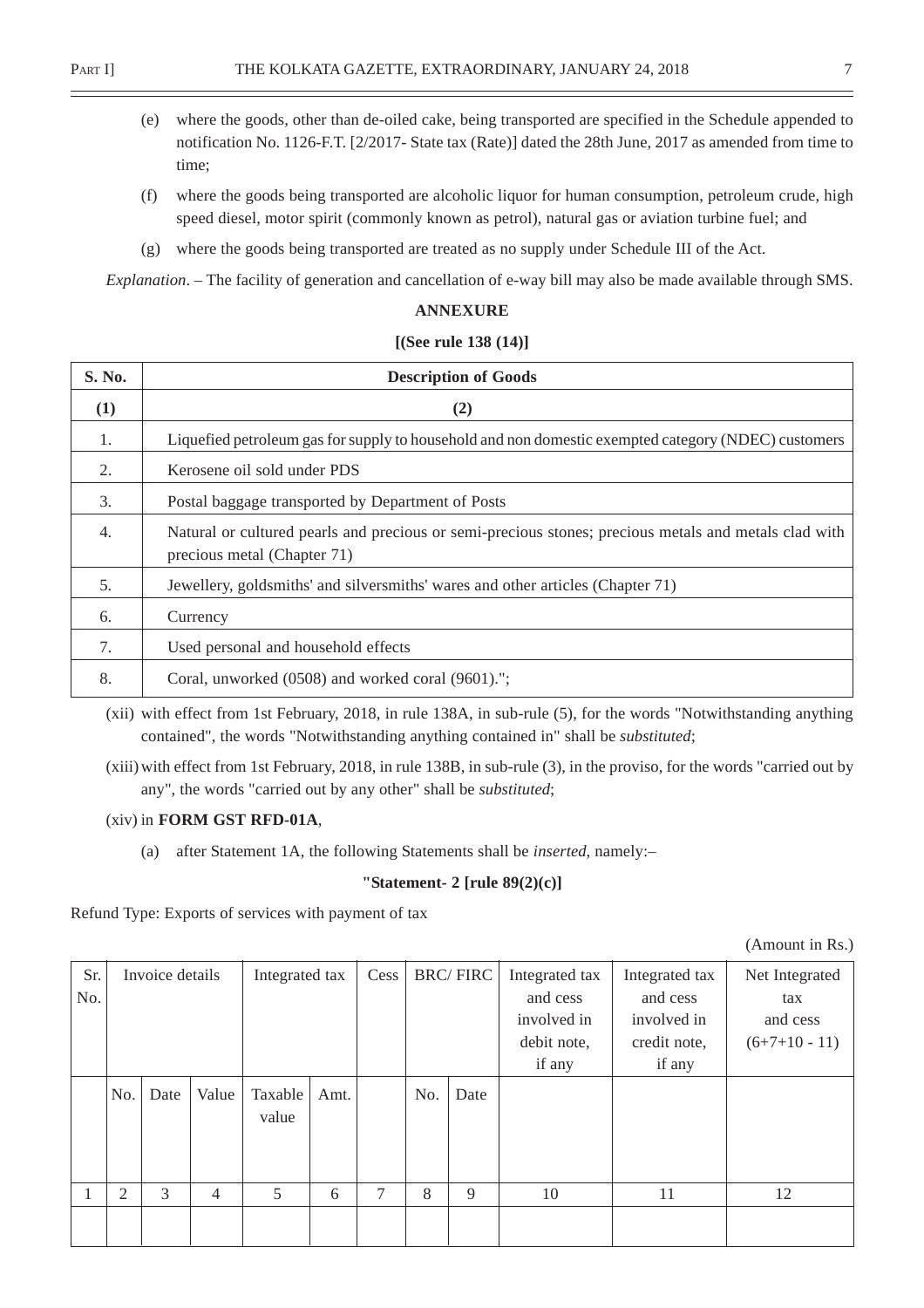# **Statement- 3 [rule 89(2)(b) and 89(2)(c)]**

Refund Type: Export without payment of tax (accumulated ITC)

| Sr.<br>No. | Invoice details |      | Goods/<br>Services<br>(G/S) | Shipping bill/Bill of<br>export |           | <b>EGM</b> Details |      | <b>BRC/FIRC</b> |      |     |                    |
|------------|-----------------|------|-----------------------------|---------------------------------|-----------|--------------------|------|-----------------|------|-----|--------------------|
|            | No.             | Date | Value                       |                                 | Port code | No.                | Date | Ref No.         | Date | No. | Date               |
|            | ∍               | 3    | 4                           | 5                               | 6         | ⇁                  | 8    | $\mathbf Q$     | 10   | 11  | 12                 |
|            |                 |      |                             |                                 |           |                    |      |                 |      |     | $\boldsymbol{m}_i$ |

(b) after Statement 3A, the following Statement shall be *inserted*, namely:–

# **"Statement-4 [rule 89(2)(d) and 89(2)(e)]**

Refund Type: On account of supplies made to SEZ unit or SEZ Developer (on payment of tax)

(Amount in Rs.)

| <b>GSTIN</b> |     | Invoice details |                |            | Shipping   | Integrated Tax |      | Cess | Integrated tax | Integrated tax | Net Integrated    |             |               |
|--------------|-----|-----------------|----------------|------------|------------|----------------|------|------|----------------|----------------|-------------------|-------------|---------------|
| of           |     |                 |                |            | bill/ Bill |                |      |      | and cess       | and cess       | tax and cess      |             |               |
| recipient    |     |                 |                | of export/ |            |                |      |      |                |                | involved in       | involved in | $(8+9+10-11)$ |
|              |     |                 |                |            | Endorsed   |                |      |      | debit          | credit         |                   |             |               |
|              |     |                 |                |            | invoice    |                |      |      | note, if any   | note, if any   |                   |             |               |
|              |     |                 |                |            | by SEZ     |                |      |      |                |                |                   |             |               |
|              | No. | Date            | Value          | No.        | Date       | Taxable        | Amt. |      |                |                |                   |             |               |
|              |     |                 |                |            |            | Value          |      |      |                |                |                   |             |               |
|              | 2   | 3               | $\overline{4}$ | 5          | 6          | 7              | 8    | 9    | 10             | 11             | 12                |             |               |
|              |     |                 |                |            |            |                |      |      |                |                | $\mathbf{u}_\ast$ |             |               |

(xv) with effect from 1st February, 2018, for **FORM GST EWB-01** and **FORM GST EWB-02**, the following forms shall be *substituted*, namely:–

# **"FORM GST EWB-01**

*(See rule 138)*

# **E-Way Bill**

| E-Way Bill No.         |  |
|------------------------|--|
| <b>E-Way Bill date</b> |  |
| <b>Generator</b>       |  |
|                        |  |

**Valid from :**

# **Valid until :**

|     | <b>PART-A</b>             |  |  |  |  |  |
|-----|---------------------------|--|--|--|--|--|
| A.1 | <b>GSTIN</b> of Supplier  |  |  |  |  |  |
| A.2 | <b>GSTIN</b> of Recipient |  |  |  |  |  |
| A.3 | Place of Delivery         |  |  |  |  |  |

(Amount in Rs.)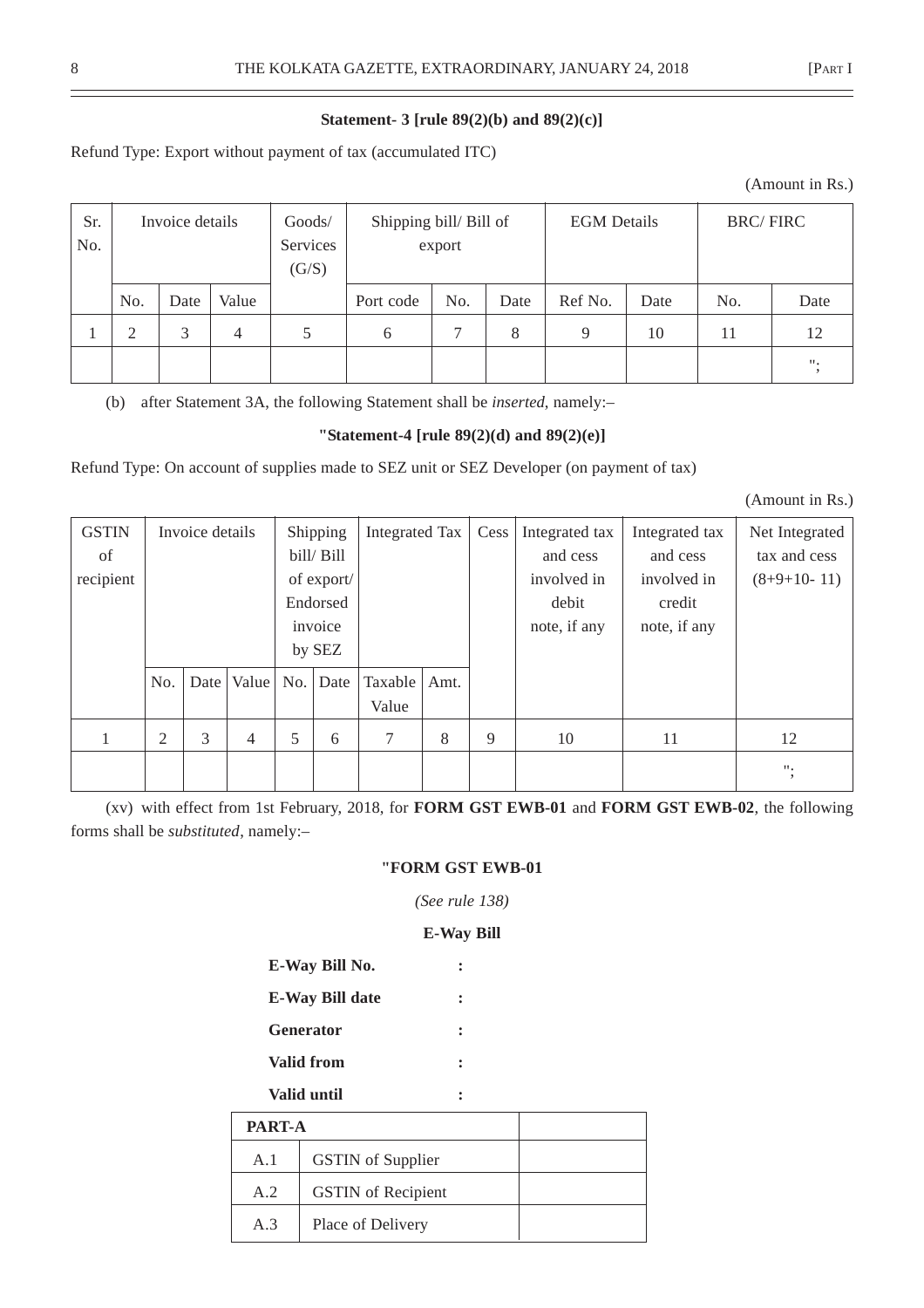| A.4                                     | Document Number           |  |  |  |
|-----------------------------------------|---------------------------|--|--|--|
| A.5                                     | Document Date             |  |  |  |
| A.6                                     | Value of Goods            |  |  |  |
| A.7                                     | <b>HSN</b> Code           |  |  |  |
| A.8                                     | Reason for Transportation |  |  |  |
| <b>PART-B</b>                           |                           |  |  |  |
| B.1                                     | Vehicle Number for Road   |  |  |  |
| B.2<br><b>Transport Document Number</b> |                           |  |  |  |

#### **Notes:**

- 1. HSN Code in column A.7 shall be indicated at minimum two digit level for taxpayers having annual turnover upto five crore rupees in the preceding financial year and at four digit level for taxpayers having annual turnover above five crore rupees in the preceding financial year.
- 2. Document Number may be of Tax Invoice, Bill of Supply, Delivery Challan or Bill of Entry.
- 3. Transport Document number indicates Goods Receipt Number or Railway Receipt Number or Airway Bill Number or Bill of Lading Number.
- 4. Place of Delivery shall indicate the PIN Code of place of delivery.
- 5. Reason for Transportation shall be chosen from one of the following:–

| Code | <b>Description</b>      |
|------|-------------------------|
| 1    | Supply                  |
| 2    | <b>Export or Import</b> |
| 3    | Job Work                |
| 4    | SKD or CKD              |
| 5    | Recipient not known     |
| 6    | Line Sales              |
| 7    | Sales Return            |
| 8    | Exhibition or fairs     |
| 9    | For own use             |
| 0    | Others                  |
|      |                         |

#### **FORM GST EWB-02**

*(See rule 138)*

#### **Consolidated E-Way Bill**

| <b>Consolidated E-Way Bill No.</b>  |  |
|-------------------------------------|--|
| <b>Consolidated E-Way Bill Date</b> |  |
| <b>Generator</b>                    |  |
| <b>Vehicle Number</b>               |  |